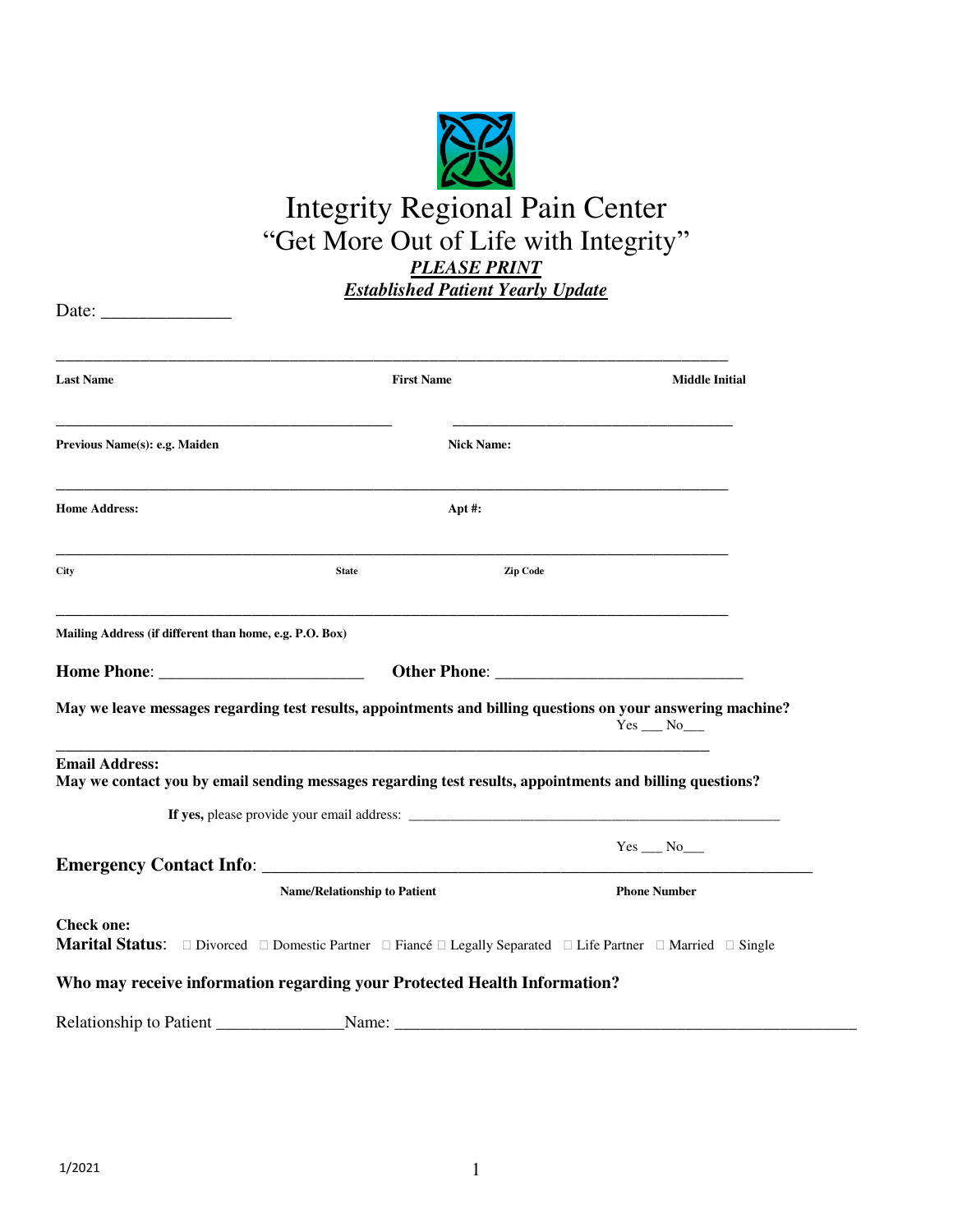**Check one:** 

| <b>Employer Name</b>                                                   | phone number:                                           |  |  |  |
|------------------------------------------------------------------------|---------------------------------------------------------|--|--|--|
| <b>Employer Address</b>                                                |                                                         |  |  |  |
|                                                                        |                                                         |  |  |  |
| <b>Primary Insurance:</b>                                              |                                                         |  |  |  |
| Ins. Co. Name                                                          | <b>Effective Date:</b>                                  |  |  |  |
|                                                                        | Group #: $\frac{2}{\sqrt{2\pi}}$<br>$M/F$ Insured's SS# |  |  |  |
| <b>Secondary Insurance Company:</b>                                    |                                                         |  |  |  |
| Ins. Co. Name                                                          |                                                         |  |  |  |
|                                                                        |                                                         |  |  |  |
| <b>Work Comp Injury:</b> $\Box$ No $\Box$ Yes (Complete the following) |                                                         |  |  |  |
|                                                                        |                                                         |  |  |  |
|                                                                        |                                                         |  |  |  |
|                                                                        | City<br>State Zip Code                                  |  |  |  |
|                                                                        |                                                         |  |  |  |

Employment Status:  $\Box$  Active Duty Military  $\Box$  Disabled  $\Box$  Employed Full-Time  $\Box$  Employed Part-Time  $\Box$  Homemaker  $\Box$  Not Employed  $\Box$  Retired  $\Box$  Self Employed  $\Box$  Student  $\Box$  Other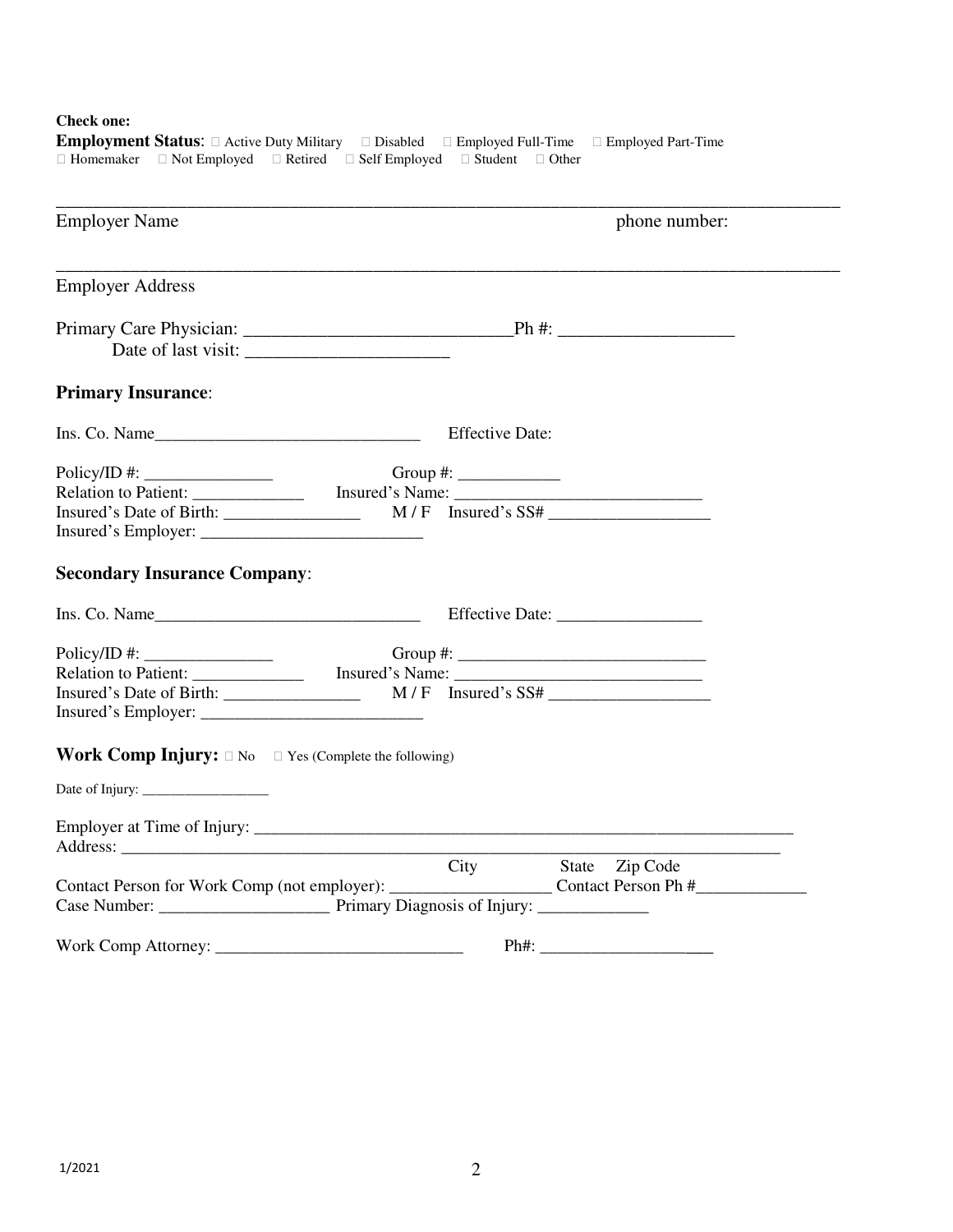| Have you had any accidents? (e.g. falls, automobile, etc.)<br>If yes, is the accident related to your current pain?<br>If yes, please describe accident:                                                                                                                                                |               | $Yes$ <sub>______</sub> |                                   |                        |
|---------------------------------------------------------------------------------------------------------------------------------------------------------------------------------------------------------------------------------------------------------------------------------------------------------|---------------|-------------------------|-----------------------------------|------------------------|
| Type of Accident                                                                                                                                                                                                                                                                                        | Date Occurred |                         | Problem/Symptoms/Pain             |                        |
| If yes, is there any legal proceeding pending?<br>(Office Staff, please inform billing office of potential pending legal proceeding immediately)                                                                                                                                                        |               | Yes                     | $No$ <sub>______</sub>            |                        |
| <b>OB/GYN History:</b>                                                                                                                                                                                                                                                                                  |               |                         |                                   |                        |
| Are you pregnant?                                                                                                                                                                                                                                                                                       | Yes No        |                         |                                   |                        |
| <b>Mental Health:</b><br>Are you seeing a mental health professional? _________ Yes                                                                                                                                                                                                                     |               | No.                     |                                   |                        |
|                                                                                                                                                                                                                                                                                                         |               |                         |                                   |                        |
| <b>Past Personal History:</b>                                                                                                                                                                                                                                                                           |               |                         |                                   |                        |
| Have you ever had any medical problems with alcoholism and/or drug abuse (including marijuana)?                                                                                                                                                                                                         |               |                         |                                   | $No$ <sub>______</sub> |
| If YES, did you receive in-patient or out-patient treatment?                                                                                                                                                                                                                                            |               |                         |                                   | $\bf{No}$              |
|                                                                                                                                                                                                                                                                                                         |               |                         |                                   | $\bf{No}$              |
| Are you currently still receiving treatment?<br>If currently receiving treatment, please state name and phone number of your medical provider                                                                                                                                                           |               |                         | Yes                               |                        |
| Have you ever had any drug related legal problems including but not limited to: possession, sale, distribution;<br>manufacturing; possession with the intent to sell or distribute any illicit drug(s) narcotics and/or controlled substance(s)<br>(including marijuana)?                               |               |                         |                                   |                        |
|                                                                                                                                                                                                                                                                                                         |               |                         |                                   |                        |
| If yes, please explain:                                                                                                                                                                                                                                                                                 |               |                         |                                   |                        |
| Have you in the past pled guilty, been convicted; or pled nolo contendere to any drug related charges including but not<br>limited to: possession, sale, distribution; manufacturing; possession with the intent to sell or distribute any illicit drug(s)<br>narcotics and/or controlled substance(s)? |               |                         |                                   | $Yes$ No $No$          |
| Have you been sentenced to imprisonment, probation are currently on parole for ANY city, county, state or federal<br>offense(s)?                                                                                                                                                                        |               |                         | $Yes \_\_\_\_\\$ No $\_\_\_\_\_\$ |                        |
| If yes, please explain include location(s):                                                                                                                                                                                                                                                             |               |                         |                                   |                        |
|                                                                                                                                                                                                                                                                                                         |               |                         |                                   |                        |
| Are you currently on probation or parole?                                                                                                                                                                                                                                                               |               |                         |                                   |                        |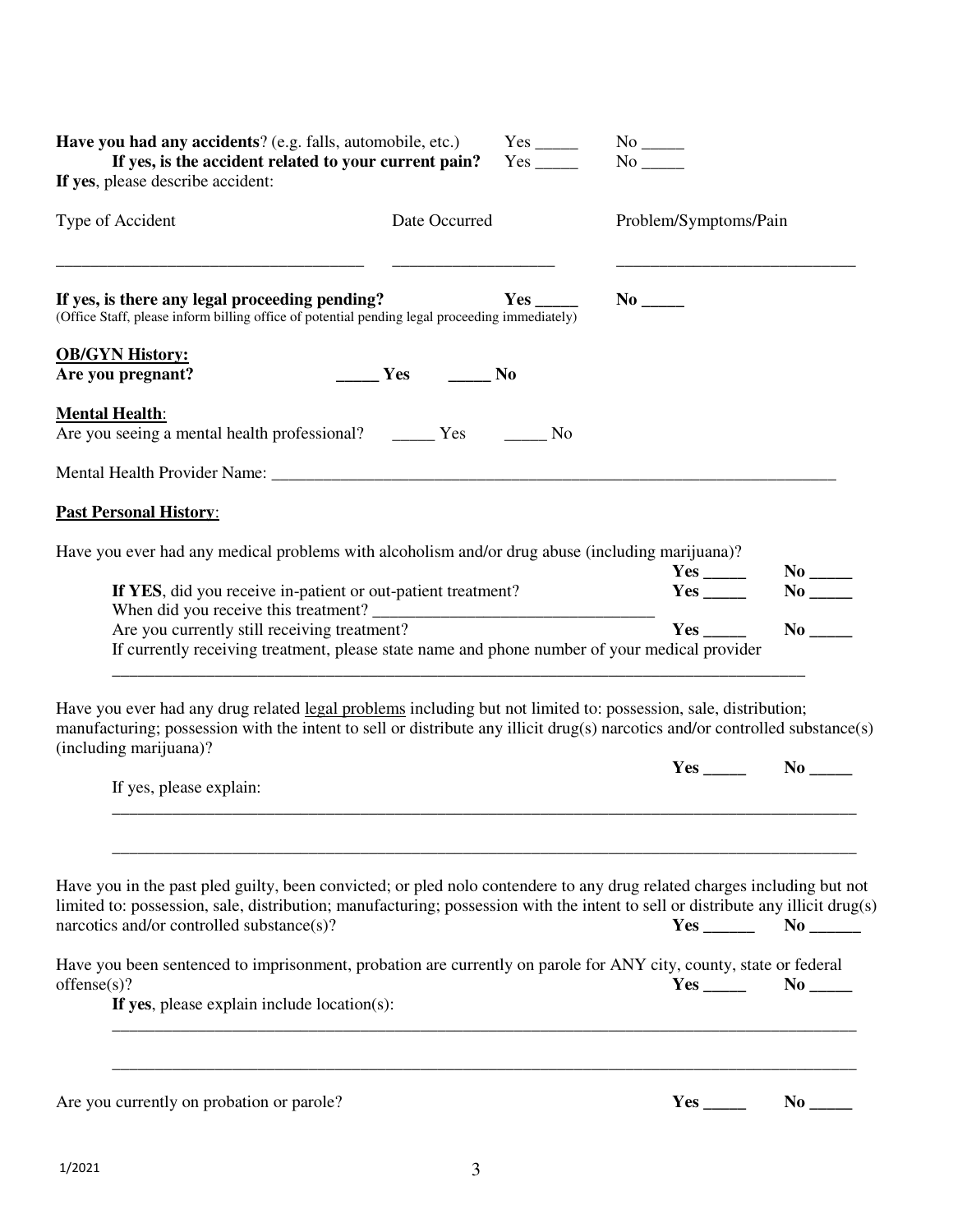| Do you have or have you in the past used any other names? (e.g.: A.K.A.; maiden; professional)?                     | $Yes$ No $No$ |  |
|---------------------------------------------------------------------------------------------------------------------|---------------|--|
|                                                                                                                     |               |  |
| Have you used any illegal drugs (including marijuana) within the past six months?                                   |               |  |
| If YES, please explain:                                                                                             | $Yes$ No $No$ |  |
| Have you used any prescription drugs for which you did not have a personal prescription within the past six months? |               |  |
| If YES, please explain:                                                                                             | $Yes$ No $No$ |  |

Integrity Regional Pain Center Insurance Addendum:

**Signature of Patient Date Construction Date** 

It is Integrity Regional Pain Center's policy to require our patients to have medical insurance covering services provided in our clinics. If for any reasons your insurance is not active or you longer have coverage, Integrity Regional Pain Center allows up to two (2) monthly visits without insurance. At these visits, a payment in full for an office visit will be required by cash or credit card before you will be seen. By signing below, you are aware of our insurance and cash pay policy.

**\_\_\_\_\_\_\_\_\_\_\_\_\_\_\_\_\_\_\_\_\_\_\_\_\_\_\_\_\_\_\_\_\_\_\_\_\_\_\_\_\_\_\_\_\_\_\_ \_\_\_\_\_\_\_\_\_\_\_\_\_\_\_\_\_\_\_\_\_\_** 

**Signature of Patient Date 2018**